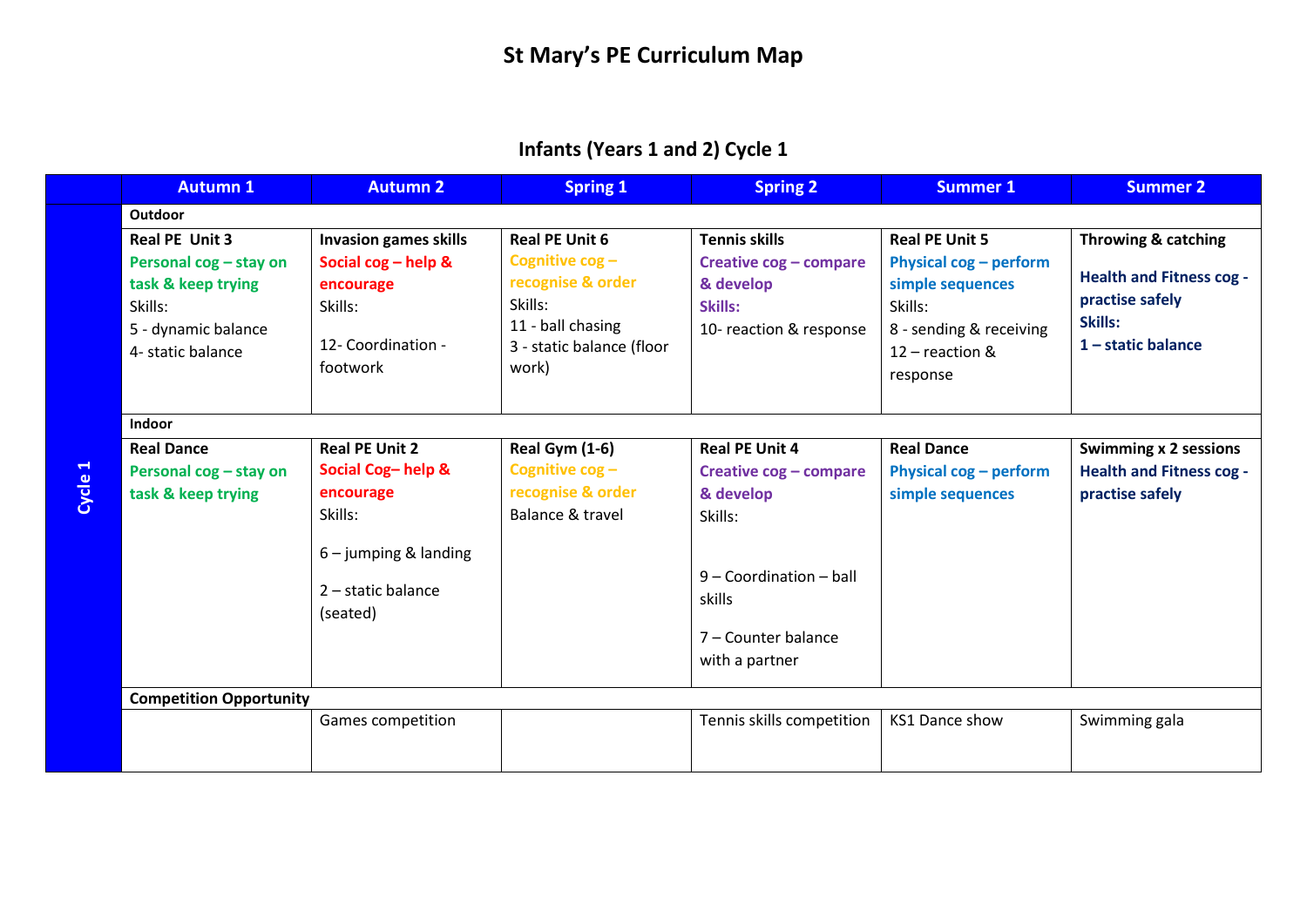# **Infants (Years 1 and 2) Cycle 2**

|                              | <b>Autumn 1</b>                                                                                                         | <b>Autumn 2</b>                                                                                                                   | <b>Spring 1</b>                                                                           | <b>Spring 2</b>                                                                                                                             | <b>Summer 1</b>                                                                                                                | <b>Summer 2</b>                                                                          |
|------------------------------|-------------------------------------------------------------------------------------------------------------------------|-----------------------------------------------------------------------------------------------------------------------------------|-------------------------------------------------------------------------------------------|---------------------------------------------------------------------------------------------------------------------------------------------|--------------------------------------------------------------------------------------------------------------------------------|------------------------------------------------------------------------------------------|
|                              | Outdoor<br><b>Real PE Unit 1</b>                                                                                        | <b>Invasion games skills</b>                                                                                                      | <b>Real PE Unit 5</b>                                                                     | <b>Tennis skills</b>                                                                                                                        | <b>Real PE Unit 4</b>                                                                                                          | <b>Running &amp; jumping</b>                                                             |
|                              | Personal cog - stay on<br>task & keep trying<br>Skills:<br>$10$ – coordination<br>footwork<br>1- static balance one leg | Social $\cos - h$ elp &<br>encourage<br>Skills:<br>5 - dynamic balance on<br>a line                                               | Physical cog - perform<br>simple sequences<br>Skills:<br>8 - coordination<br>12 - agility | Cognitive cog-<br>recognise & order<br>Skills:<br>11-ball chasing<br>$3$ – static balance – floor<br>work                                   | Creative cog - compare<br>& develop<br>Skills:<br>$9 - Coordination - ball$<br>skills<br>7 - counter balance with<br>a partner | <b>Health and Fitness cog -</b><br>practise safely<br>Skills:<br>$6 -$ jumping & landing |
| <b>Cycle</b><br>$\mathbf{2}$ | Indoor<br><b>Real Dance</b><br>Personal cog - stay on<br>task & keep trying                                             | <b>Real PE Unit 2</b><br>Social cog - help &<br>encourage<br>Skills:<br>$5 -$ jumping & landing<br>2 - static balance -<br>seated | <b>Real Gym</b><br>Physical cog - perform<br>simple sequences<br>Balance & travel         | <b>Real PE Unit 3</b><br>Cognitive cog-<br>recognise & order<br>Skills:<br>5-dynamic balance on a<br>line<br>4 - static balance -<br>stance | <b>Real Gym (7-12)</b><br>Creative cog - compare<br>& develop<br>Flight & rotation                                             | <b>Swimming x 2 sessions</b><br><b>Health and Fitness cog -</b><br>practise safely       |
|                              | <b>Competition Opportunity</b><br>KS1 dance show                                                                        | Games competition                                                                                                                 |                                                                                           | Tennis skills competition                                                                                                                   |                                                                                                                                | Swimming gala                                                                            |
|                              |                                                                                                                         |                                                                                                                                   |                                                                                           |                                                                                                                                             |                                                                                                                                |                                                                                          |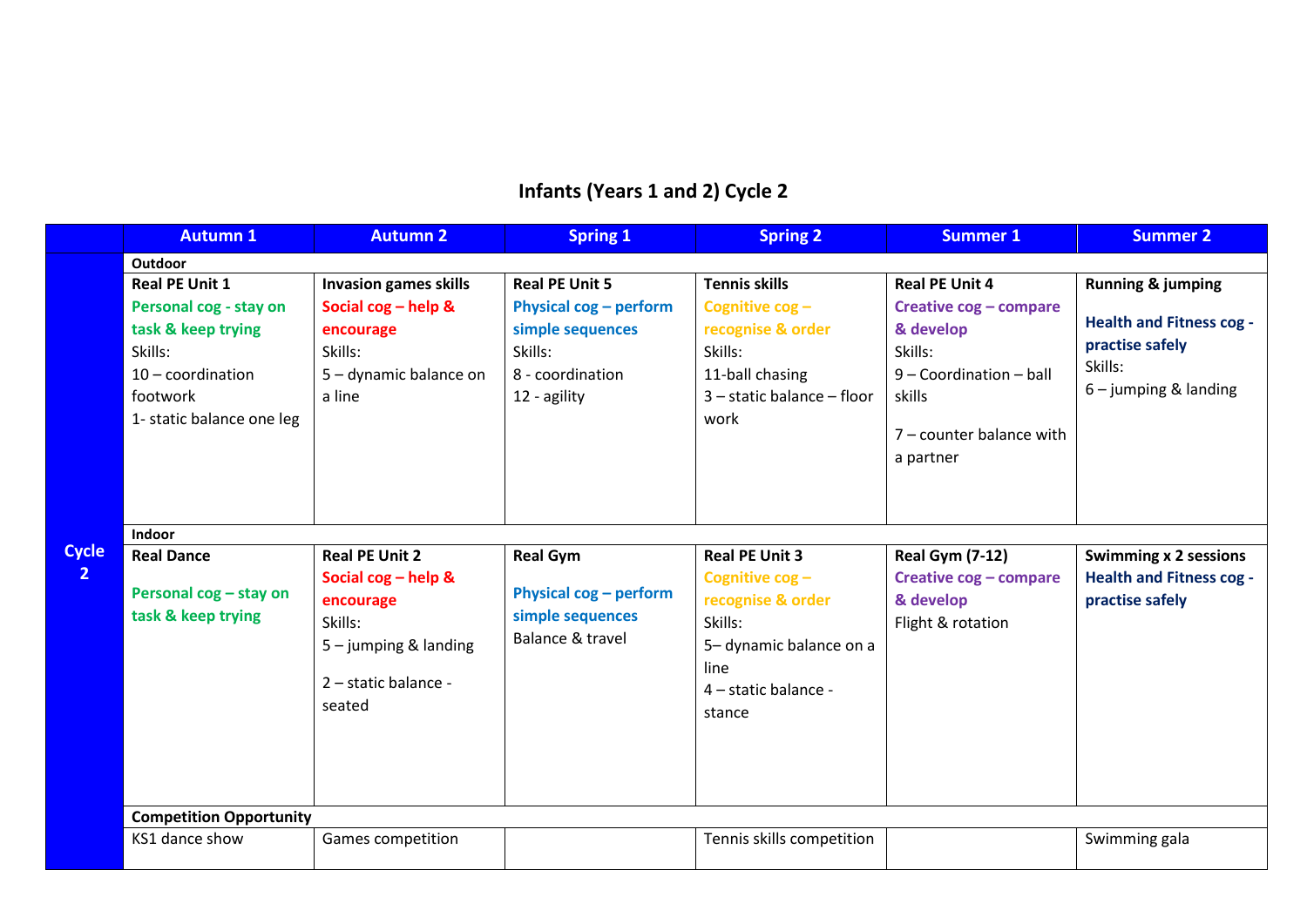### **Lower Juniors (Years 3 and 4) Cycle 1**

|       | <b>Autumn 1</b>                | <b>Autumn 2</b>                  | <b>Spring 1</b>                  | <b>Spring 2</b>            | Summer 1                         | <b>Summer 2</b>              |  |  |
|-------|--------------------------------|----------------------------------|----------------------------------|----------------------------|----------------------------------|------------------------------|--|--|
|       | Outdoor                        |                                  |                                  |                            |                                  |                              |  |  |
|       | Real PE - Unit 1               | <b>Basketball skills</b>         | <b>Invasion games</b>            | Real PE - Unit 4           | Real PE - Unit 5                 | Real $PE$ – Unit 6           |  |  |
|       | <b>Personal cog-Take</b>       | Social cog- work well with       | <b>Cognitive cog-explain why</b> | Creative cog - recognise   | <b>Physical cog-perform with</b> | Health & fitness $\cos$ –    |  |  |
|       | control                        | others                           |                                  | and respond                | control                          | explain why                  |  |  |
|       | Skills:                        | Skills:                          | Skills:                          | Skills:                    | $12 -$ Agility reaction &        | Skills:                      |  |  |
|       | $10 -$ footwork                |                                  | 10 - footwork                    | 8-coordination-sending and | response                         | 11 - Agility ball chasing    |  |  |
|       | $1$ – static balance           | $9$ – coordination – ball skills |                                  | receiving                  | 3 – static balance floor         | 4 – Static balance stance    |  |  |
|       |                                |                                  |                                  | 7-counterbalance with a    |                                  |                              |  |  |
|       |                                |                                  |                                  | partner                    |                                  |                              |  |  |
| ⊣     |                                |                                  |                                  |                            |                                  |                              |  |  |
| Cycle |                                |                                  |                                  |                            |                                  |                              |  |  |
|       | <b>Indoor</b>                  |                                  |                                  |                            |                                  |                              |  |  |
|       | Real Gym (1-6)                 | <b>Real PE - Unit 2</b>          | Real PE - Unit 3                 | <b>Real Gym</b>            | <b>Real Dance</b>                | <b>Swimming x 2 sessions</b> |  |  |
|       | Personal cog - take control    | Social cog- work well with       | <b>Cognitive cog-explain why</b> | Creative cog - recognise   | <b>Physical cog-perform with</b> | Health & fitness $\cos$ –    |  |  |
|       | Balance & rotation             | others                           | Skills:                          | and respond                | control                          | explain why                  |  |  |
|       |                                | Skills:                          | 5 – dynamic balance on a         | Flight & travel            |                                  |                              |  |  |
|       |                                | 6-Jumping and landing            | line                             |                            |                                  |                              |  |  |
|       |                                | 2 - static balance seated        | 9 – coordination ball skills     |                            |                                  |                              |  |  |
|       | <b>Competition Opportunity</b> |                                  |                                  |                            |                                  |                              |  |  |
|       |                                | <b>Basketball competition</b>    | Games competition                |                            | Dance show                       | Swimming gala                |  |  |
|       |                                |                                  |                                  |                            |                                  |                              |  |  |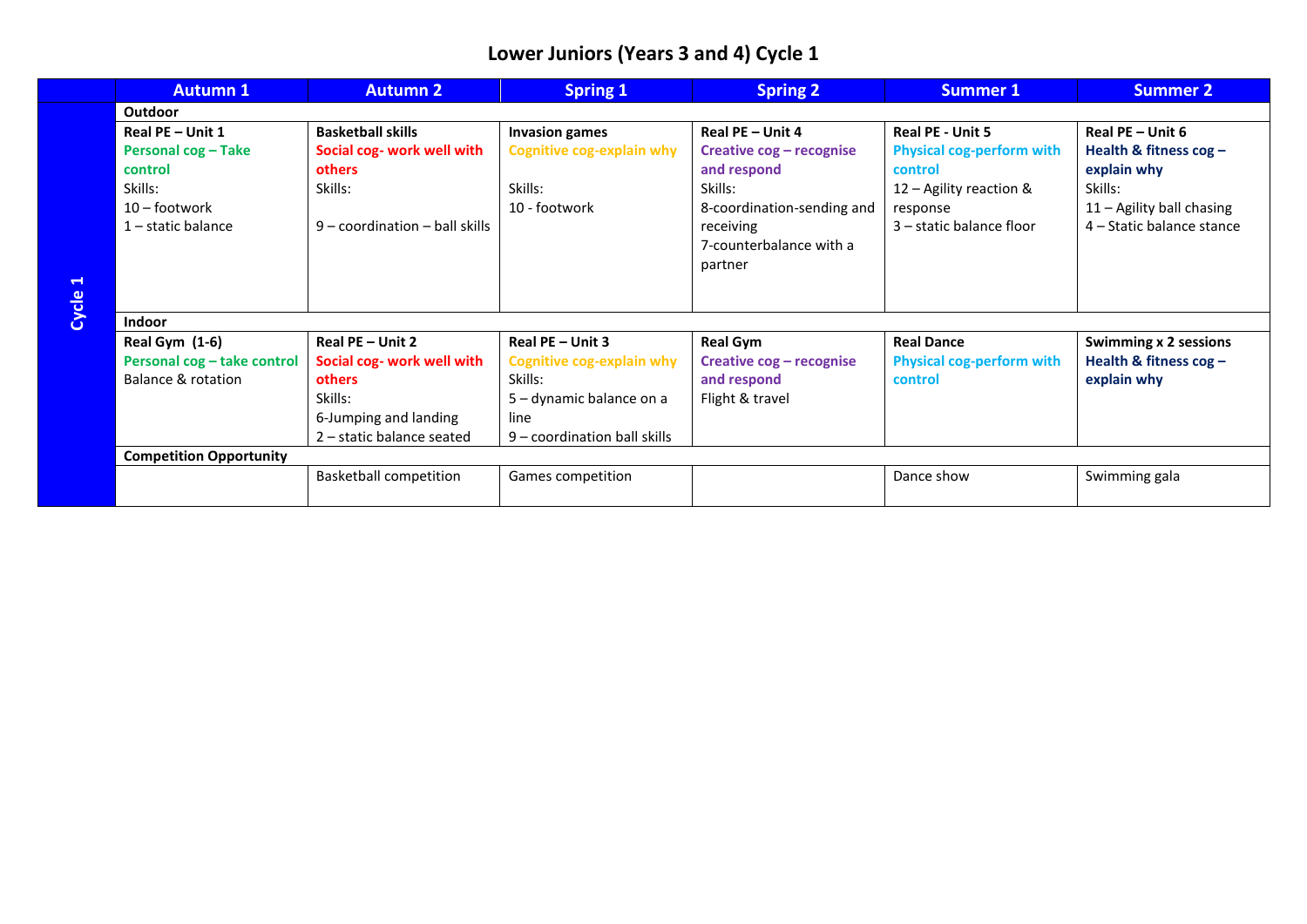### **Lower Juniors (Years 3 and 4) Cycle 2**

|                | <b>Autumn 1</b>                                                                 | <b>Autumn 2</b>                                                                                                 | <b>Spring 1</b>                                                                                                  | <b>Spring 2</b>                                                                                                 | <b>Summer 1</b>                                                                                                               | <b>Summer 2</b>                                                      |
|----------------|---------------------------------------------------------------------------------|-----------------------------------------------------------------------------------------------------------------|------------------------------------------------------------------------------------------------------------------|-----------------------------------------------------------------------------------------------------------------|-------------------------------------------------------------------------------------------------------------------------------|----------------------------------------------------------------------|
|                | Outdoor                                                                         |                                                                                                                 |                                                                                                                  |                                                                                                                 |                                                                                                                               |                                                                      |
|                | Real PE - Unit 1                                                                | <b>Hockey skills</b>                                                                                            | <b>Netball skills</b>                                                                                            | Real PE - Unit 4                                                                                                | Real PE - Unit 5                                                                                                              | <b>Tennis skills</b>                                                 |
| <b>Cycle</b>   | Personal cog-take control<br>Skills:<br>$10 -$ footwork<br>$1$ – static balance | Social cog - work well with<br>others<br>Skills:<br>11- agility-ball chasing                                    | Cognitive cog - explain<br>why<br>Skills:<br>$9$ – coordination – ball skills                                    | Creative cog - recognise<br>and respond<br>Skills:<br>8 - coordination<br>$7$ – counter balance with<br>partner | <b>Physical cog - perform</b><br>with control<br>Skills:<br>12- Agility-reaction &<br>response<br>3-Static balance-floor work | Health & fitness $\cos$ -<br>explain why<br>Skills:<br>10 - footwork |
| $\overline{2}$ |                                                                                 |                                                                                                                 |                                                                                                                  |                                                                                                                 |                                                                                                                               |                                                                      |
|                | Indoor                                                                          |                                                                                                                 |                                                                                                                  |                                                                                                                 |                                                                                                                               |                                                                      |
|                | Real Gym (1-6)                                                                  | Real PE - Unit 2                                                                                                | Real PE-Unit 3                                                                                                   | <b>Real Gym (7-12)</b>                                                                                          | <b>Real Dance</b>                                                                                                             | <b>Swimming x 2 sessions</b>                                         |
|                | Personal cog-take control<br>Travel & rotation                                  | Social cog - work well with<br><b>others</b><br>Skills:<br>$6$ – jumping & landing<br>2 - static balance seated | Cognitive $\cos$ – explain<br>why<br>Skills:<br>5 – dynamic balance on a<br>line<br>9 - coordination ball skills | Creative cog - recognise<br>and respond<br>Balance & Flight                                                     | <b>Physical cog - perform</b><br>with control                                                                                 | Health & fitness cog-<br>explain why                                 |
|                | <b>Competition Opportunity</b>                                                  |                                                                                                                 |                                                                                                                  |                                                                                                                 |                                                                                                                               |                                                                      |
|                |                                                                                 | Hockey tournament                                                                                               | Netball competition                                                                                              |                                                                                                                 | Dance show                                                                                                                    | Tennis competition<br>Swimming gala                                  |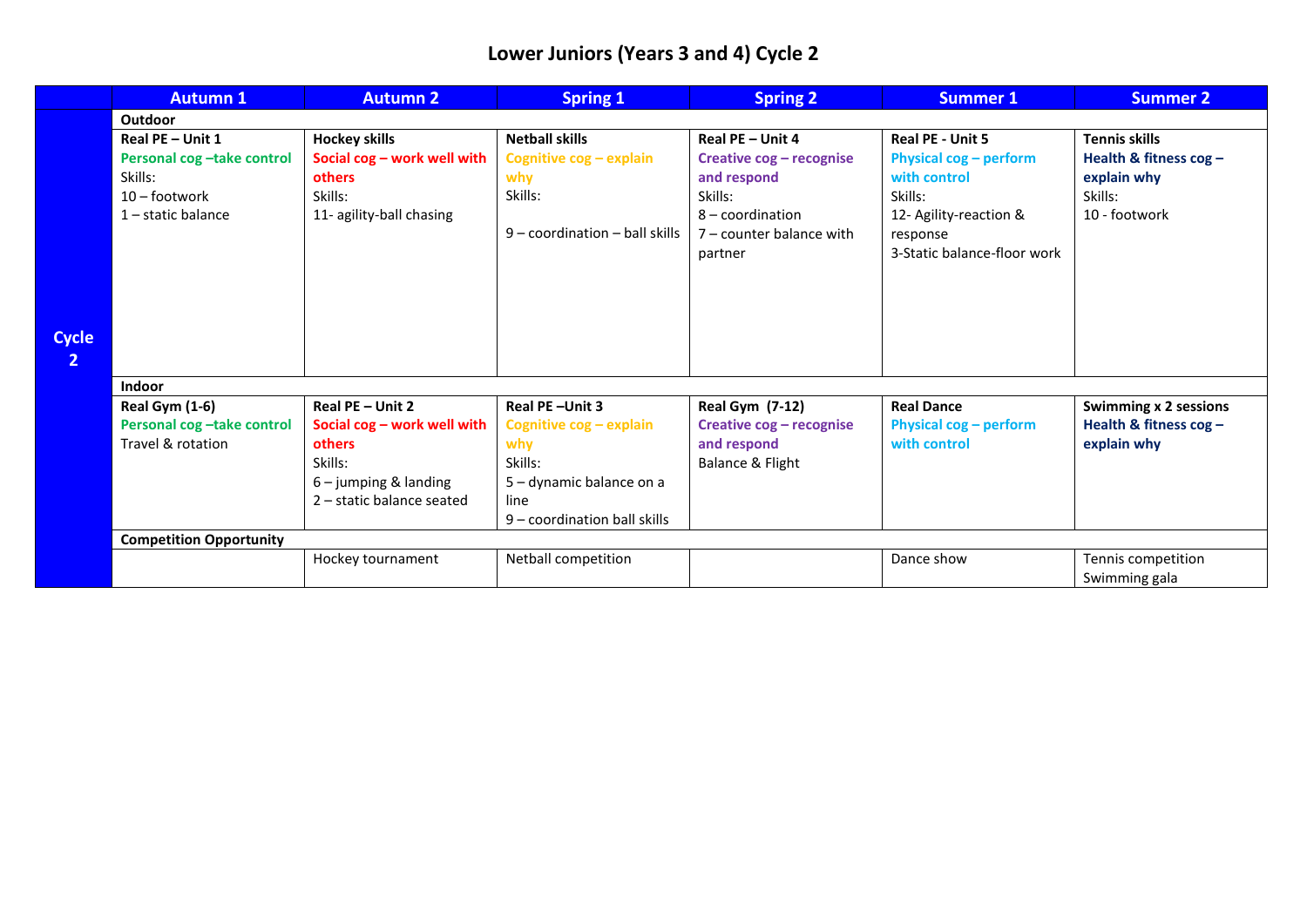### **Upper juniors (Years 5 and 6) Cycle 1**

| <b>Autumn 1</b>                | <b>Autumn 2</b>            | <b>Spring 1</b>                | <b>Spring 2</b>           | <b>Summer 1</b>               | <b>Summer 2</b>                |  |  |
|--------------------------------|----------------------------|--------------------------------|---------------------------|-------------------------------|--------------------------------|--|--|
| Outdoor                        |                            |                                |                           |                               |                                |  |  |
| <b>Netball</b>                 | <b>Rugby</b>               | Real PE - Unit 5               | <b>Basketball</b>         | <b>Athletics</b>              | Kwik cricket / rounders        |  |  |
| Social cog - organise &        | Creative cog - refine &    | Health & Fitness $\cos$ -      | Cognitive cog - describe  | Physical cog-link with        | <b>Personal cog-</b>           |  |  |
| guide others                   | change                     | <b>Explain how to exercise</b> | how to improve            | quality                       | <b>Consistently try to</b>     |  |  |
| Skills:                        | Skills:                    | Skills:                        | Skills:                   | Skills:                       | improve                        |  |  |
| 4- static balance stance       | $9$ – coordination – ball  | 4- static balance stance       | $9$ – coordination – ball | 5 – dynamic balance on a      | Skills:                        |  |  |
| $10 -$ coordination            | skills                     | $10$ – coordination            | skills                    | line                          | $12$ – agility reaction &      |  |  |
| footwork                       |                            | footwork                       |                           | $6$ – dynamic balance –       | response                       |  |  |
|                                |                            |                                |                           | jumping & landing             | 11-Ball chasing                |  |  |
|                                |                            |                                |                           |                               | <b>Outdoor and Adventurous</b> |  |  |
|                                |                            |                                |                           |                               | (covered in PGL week)          |  |  |
| Indoor                         |                            |                                |                           |                               |                                |  |  |
| <b>Real PE - Unit 3</b>        | <b>Real Dance</b>          | <b>Real Gym (7-12)</b>         | Real Gym - weeks 7-12     | Real PE - Unit 4              | <b>Swimming x 2 sessions</b>   |  |  |
| Social cog - organise &        | Creative $\cos$ – refine & | Health & Fitness cog -         | Cognitive cog - describe  | <b>Physical cog-link with</b> | <b>Personal cog-</b>           |  |  |
| guide others                   | change                     | <b>Explain how to exercise</b> | how to improve            | quality                       | <b>Consistently try to</b>     |  |  |
| Skills:                        | Skills:                    | Balance & flight               | Balance & flight          | Skills:                       | improve                        |  |  |
| 5 – dynamic balance on a       | 2 – static balance seated  | (Acrobatic sequences &         | (Acrobatic sequences &    | $6$ – dynamic balance to      |                                |  |  |
| line                           | 3 – static balance floor   | climbing sequences)            | climbing sequences)       | agility                       |                                |  |  |
| 7 – counter balance in         |                            |                                |                           | $1$ – static balance one leg  |                                |  |  |
| pairs                          |                            |                                |                           |                               |                                |  |  |
| <b>Competition Opportunity</b> |                            |                                |                           |                               |                                |  |  |
| Netball tournament             | Rugby tournament /         |                                | Basketball competition    | <b>Quadkids athletics</b>     | Kwik cricket / rounders        |  |  |
|                                | Dance show                 |                                |                           | competition                   | comp                           |  |  |
|                                |                            |                                |                           |                               | Swimming gala                  |  |  |

**Cycle 1**